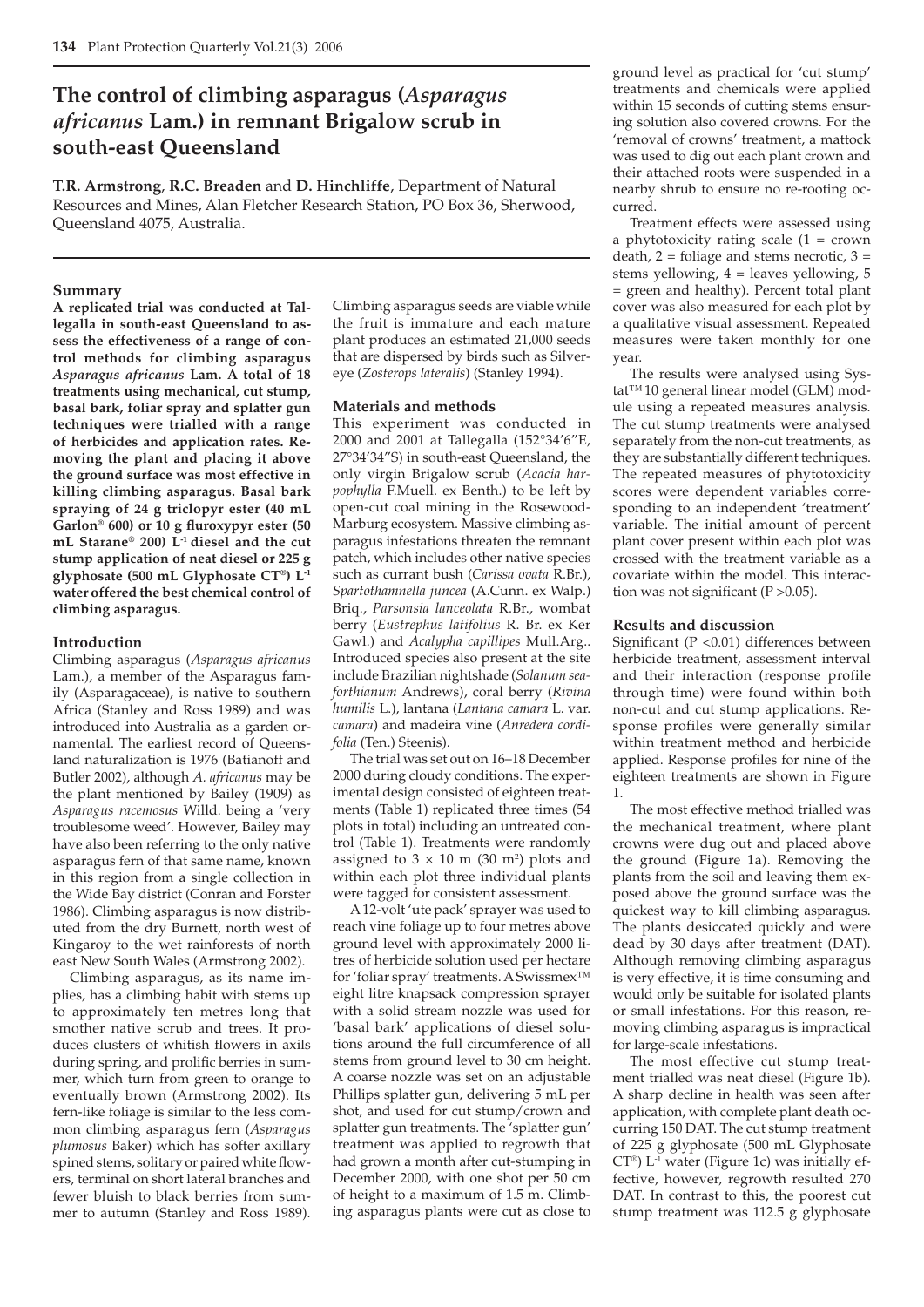## Table 1. Herbicide treatments applied to climbing asparagus (Asparagus africanus Lam.).

| Application method                 | Trade name of product/adjuvant<br>(rate $L^{-1}$ solvent) | Active ingredient and<br>concentration ( $g L-1$ product) | Active<br>ingredient<br>rate $(g L^{-1})$ | Treatment<br>number |
|------------------------------------|-----------------------------------------------------------|-----------------------------------------------------------|-------------------------------------------|---------------------|
| removal of crowns                  |                                                           |                                                           |                                           | 1                   |
| cut stump only                     |                                                           |                                                           |                                           | 2                   |
| cut stump and crown<br>application | diesel                                                    | neat diesel                                               | neat                                      | 3                   |
| cut stump                          | 500 mL Glyphosate CT® in water                            | glyphosate (450)                                          | 225                                       | 4                   |
| cut stump                          | 250 mL Glyphosate CT in water                             | glyphosate (450)                                          | 112.5                                     | 5                   |
| basal bark                         | 35 mL Starane® 200 in diesel                              | fluroxypyr ester (200)                                    | 7                                         | 6                   |
| basal bark                         | 50 mL Starane 200 in diesel                               | fluroxypyr ester (200)                                    | 10                                        | 7                   |
| basal bark                         | 20 mL Garlon® 600 in diesel                               | triclopyr ester (600)                                     | 12                                        | 8                   |
| basal bark                         | 40 mL Garlon 600 in diesel                                | triclopyr ester (600)                                     | 24                                        | 9                   |
| splatter gun                       | 100 mL Glyphosate CT + 2 mL Pulse in water                | glyphosate (450)                                          | 45                                        | 10                  |
| splatter gun                       | 50 mL Glyphosate CT + 2 mL Pulse® in water                | glyphosate (450)                                          | 22.5                                      | 11                  |
| splatter gun                       | 2 g Brush-Off <sup>®</sup> + 2 mL Pulse in water          | metsulfuron-methyl (600) <sup>A</sup>                     | $1.2\,$                                   | 12                  |
| splatter gun                       | 1 g Brush-Off + 2 mL Pulse in water                       | metsulfuron-methyl (600) <sup>A</sup>                     | 0.6                                       | 13                  |
| foliar spray                       | 20 mL Glyphosate CT + 2 mL Pulse in water                 | glyphosate (450)                                          | 9                                         | 14                  |
| foliar spray                       | 35 mL Glyphosate CT + 2 mL Pulse in water                 | glyphosate (450)                                          | 15.75                                     | 15                  |
| foliar spray                       | 0.5 g Brush-Off + 2 mL Pulse in water                     | metsulfuron-methyl (600) <sup>A</sup>                     | 0.3                                       | 16                  |
| foliar spray                       | $0.25$ g Brush-Off + 2 mL Pulse in water                  | metsulfuron-methyl (600) <sup>A</sup>                     | 0.15                                      | 17                  |
| control                            |                                                           |                                                           |                                           | 18                  |

 ${}^{\text{A}}$ g kg<sup>-1</sup> – concentration of non-liquid product.



Figure 1. Mean phytotoxicity scores for climbing asparagus A. africanus over time for treatments 1 (a), 3 (b), 4 (c), 9 (d), 7 (e), 15 (f), 10 (g), 12 (h) and 18 (i). Time intervals are monthly from mid December 2000. D = dead.